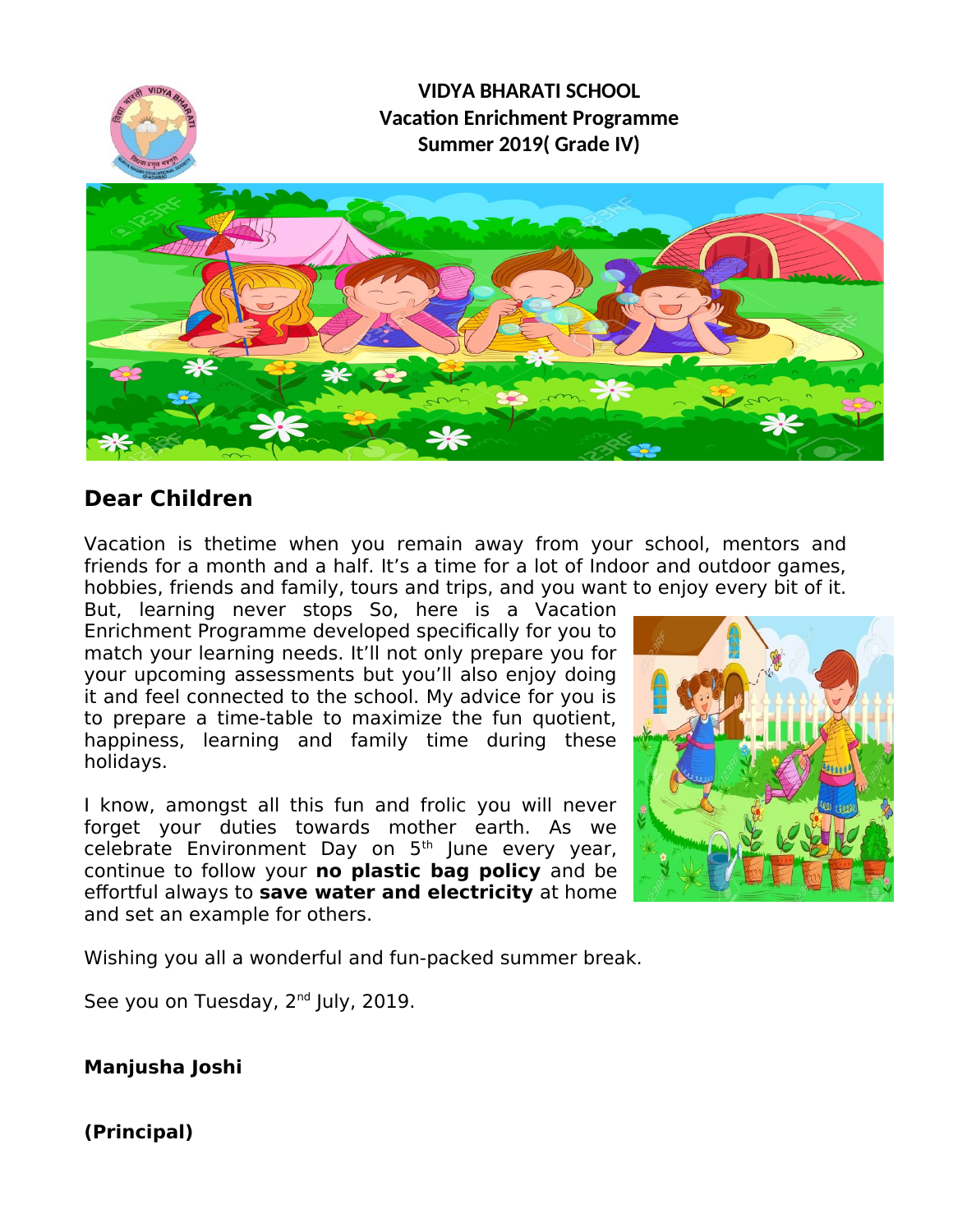# **Few guidelines for parents –**

- Only guide your children while doing the assignment.
- Originality of the work will be appreciated.
- Project / Homework will be assessed on the basis of accuracy, neatness, creativity and originality of ideas.
- ❖ Converse with your child preferably in English to help him / her get comfortable with the language.
- $\clubsuit$  Spend quality time with your child engaging him / her in activities based on enhancing his / her powers of observation and imagination.
- \*Appoint a specific time to do homework every day.
- $\triangle$  For the development of vocabulary, language skills and spellings, encourage your child to cultivate reading habit.



 $\triangle$  File the subject-wise work separately for submission on 2<sup>nd</sup> July 2019.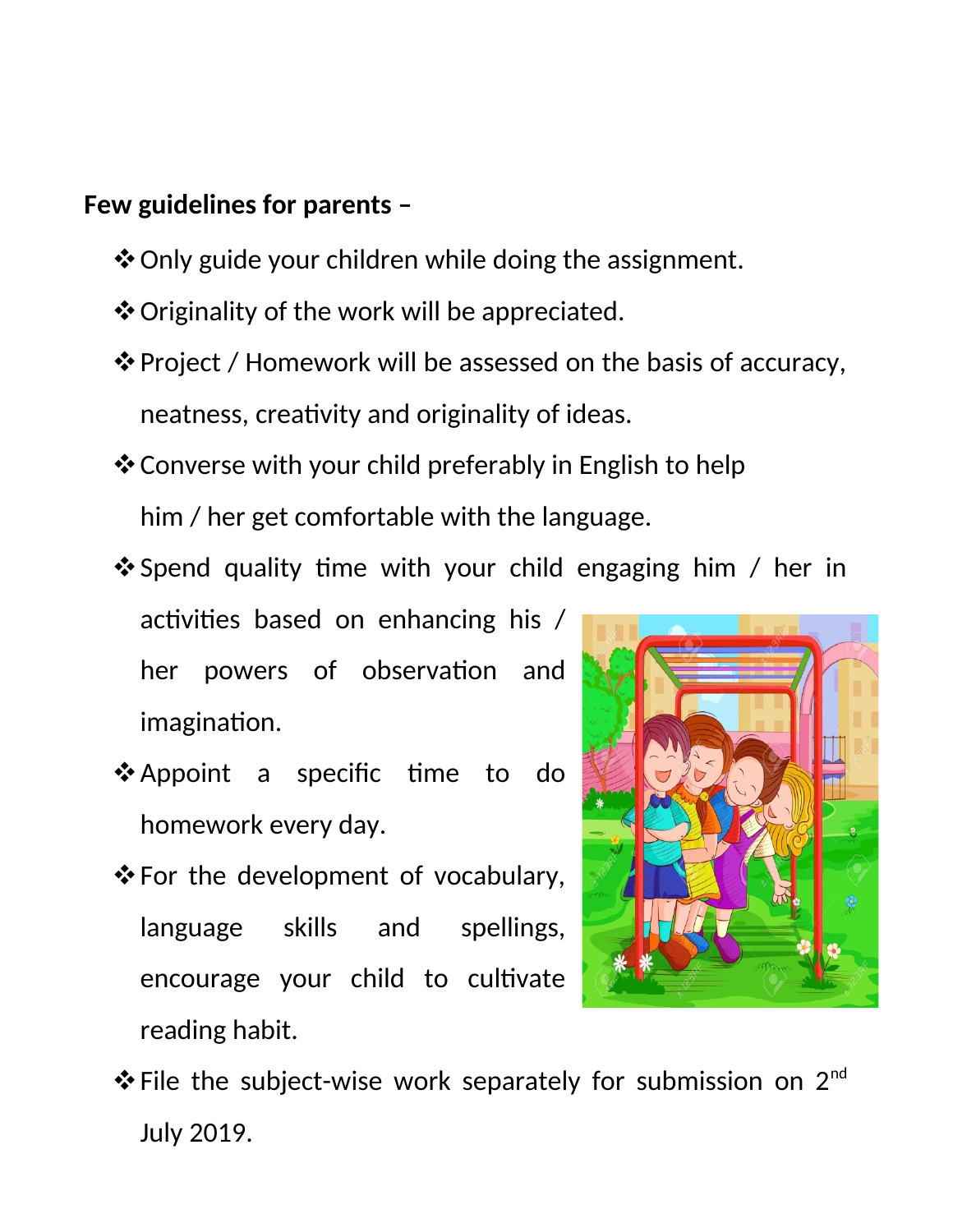



# **Vacation Enrichment Programme-Summer 2019 English Grade IV**

**Student's Name-**

### **READING**

#### $Q.1$ Read the passage and answer the questions:

Morning walk is very useful for our health. It refreshes our mind. It strengthens our body. It is one of the best exercises. It saves us from many diseases. It keeps us fresh for the whole day. Early in the morning, the atmosphere is free from the din and noise of the day. The air is free from smoke and dust. It is cool, fresh and fragrant. Nature is at her best in the early hours of the day. Dewdrops on the green grass look like pearls. The fresh flowers and chirping birds charm our minds. Morning walk is useful not only for our body, but for our mind also and it costs nothing.

#### Answer each question briefly:

| 1.   | How is morning walk useful for our mind and body?                                                                    |
|------|----------------------------------------------------------------------------------------------------------------------|
| Ans. | <u> 1980 - Johann Stoff, fransk politik (d. 1980)</u>                                                                |
| 2.   | Give any two benefits of the morning walk.                                                                           |
| Ans. | <u> 1989 - Andrea Santa Andrea Santa Andrea Santa Andrea Santa Andrea Santa Andrea Santa Andrea Santa Andrea San</u> |
|      |                                                                                                                      |
| 3.   | How is the atmosphere early in the morning?                                                                          |
| Ans. | <u> 1980 - Johann Stoff, amerikansk politiker (d. 1980)</u>                                                          |
| 4.   | Why is the air cool and fresh in the morning?                                                                        |
| Ans. | <u> 1980 - Andrea Stadt, fransk politik (d. 1980)</u>                                                                |
| 5.   | What charms our minds?                                                                                               |
| Ans. | <u> 1989 - Johann Stoff, fransk politik (d. 1989)</u>                                                                |
|      | Find Antonym of the following from the passage-                                                                      |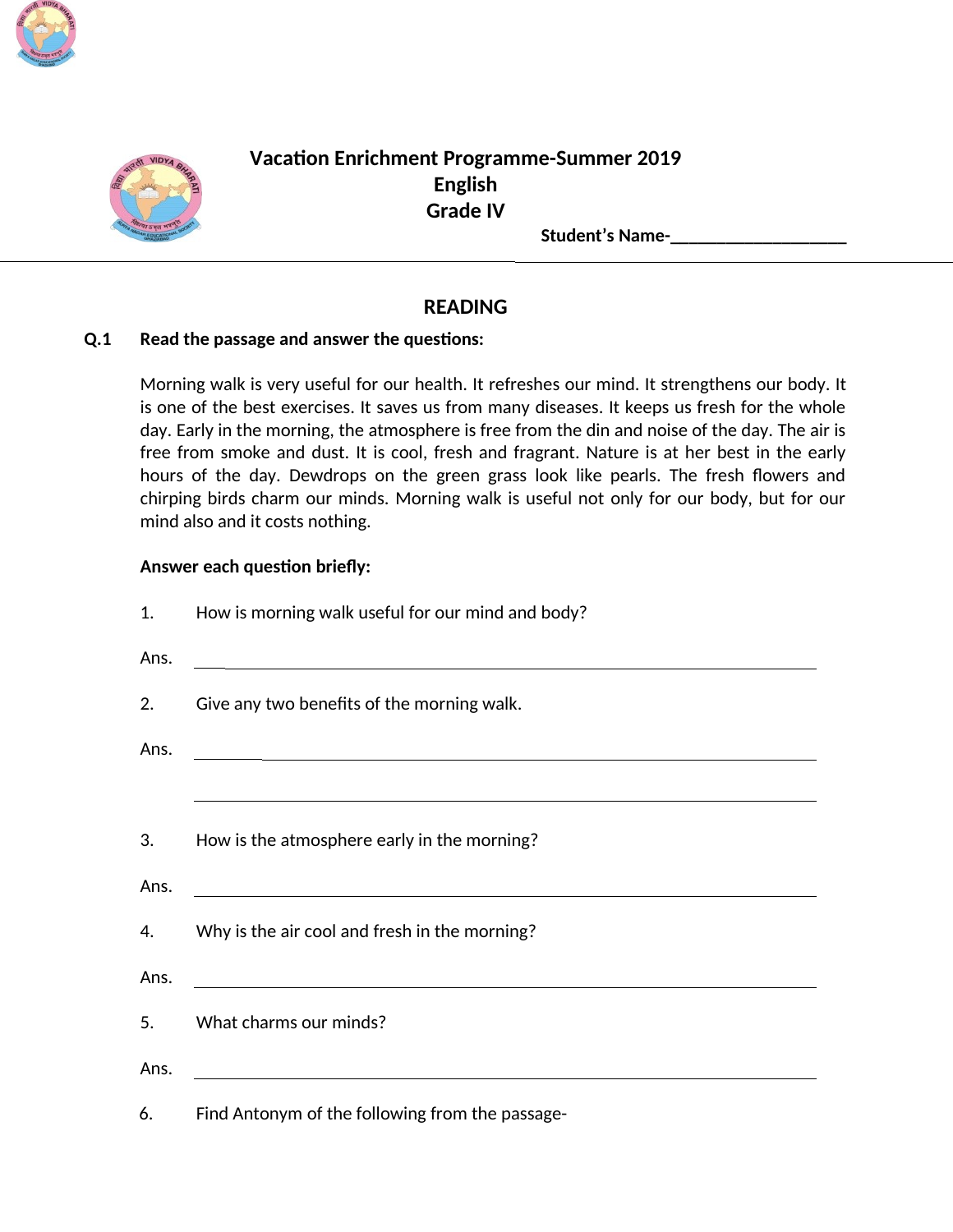### **WRITING SKILLS**

#### Observe the picture and write a paragraph in the space provided below.  $Q.2$





#### **GRAMMAR**

- Point out the nouns in the following and say whether they are common, proper, collective  $Q.3$ and abstract.
	- King Ram was famous for his wisdom. 1.
	- $2.$ An army of soldiers arrived by air to save the fort.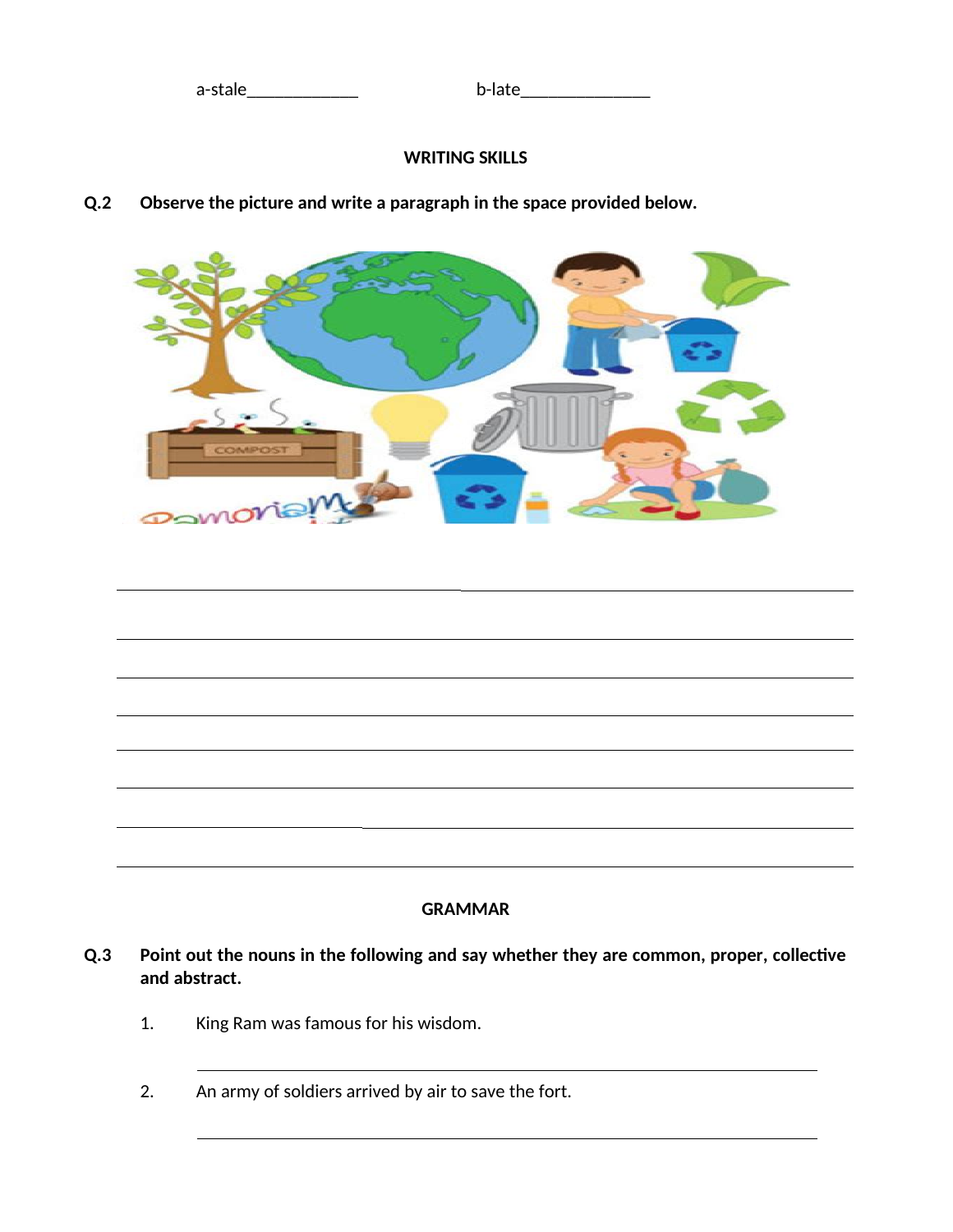- 3. London is on the river Thames.
- 4. We saw a fleet of ships in the harbor.
- 5. Our team is better than theirs.

**Q.4** Give a suitable collective noun for the following.

- 1. a \_\_\_\_\_\_\_of fsh.
- 2.  $a \_ \_ \of$  wolves.
- $3. a$   $\overline{\phantom{a} a}$  of students.
- 4. a of robbers.
- $5. a$   $\overline{\phantom{a}}$  of bread.

**Q.5** Change each of the singular nouns below into plural nouns.

- 1. Book 2. Table 3. City
- 4. Mouse 5. Calf 6. Class
- 7. Deer 8. Sheep

#### **Q.6** Change the gender of the underlined nouns.

- 1. My niece works in a bank in Delhi.
- 2. My mother baked a chocolate cake for me.
- 3. My landlady lives at the first floor.

4. Tiger is the most ferocious animal.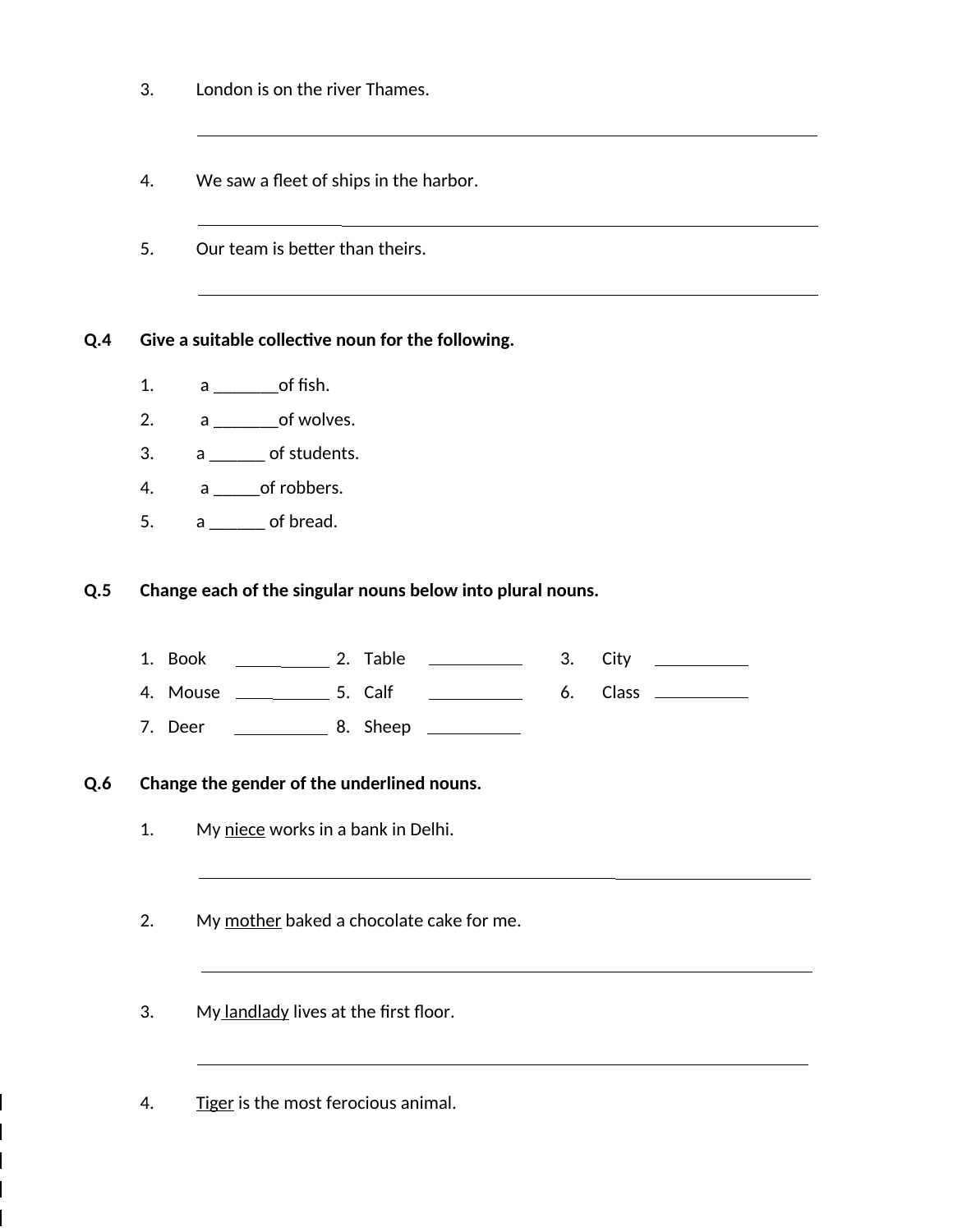| Identify whether the following nouns are countable or uncountable. |                    |  |                                 |                                                |        |    |       |    |       |
|--------------------------------------------------------------------|--------------------|--|---------------------------------|------------------------------------------------|--------|----|-------|----|-------|
| 1.                                                                 | Sugar              |  |                                 | 3.                                             | Apples | 4. | Water | 5. | Salt. |
| Make possessive nouns by using apostrophe-<br>Q.8                  |                    |  |                                 |                                                |        |    |       |    |       |
| 1.                                                                 | toys of the babies |  |                                 |                                                |        |    |       |    |       |
| 2.                                                                 |                    |  |                                 |                                                |        |    |       |    |       |
| 3.                                                                 |                    |  |                                 |                                                |        |    |       |    |       |
| 4.                                                                 |                    |  |                                 |                                                |        |    |       |    |       |
| 5-                                                                 |                    |  |                                 |                                                |        |    |       |    |       |
|                                                                    |                    |  | ring of a lady<br>hostel of men | 2. Kites<br>teacher of Meena<br>parents of Ram |        |    |       |    |       |

# Vocabulary-

# **SPELLING EXERCISE**

CHOOSE THE CORRECT SPELLING OF THE WORD FROM THE FOUR OPTIONS:

| 1. Come _______.       |                         |  |  |  |  |
|------------------------|-------------------------|--|--|--|--|
| O<br>Immediately       | $\hfill\Box$ Immediatly |  |  |  |  |
| O<br>Immeditley        | O<br>Immediataly        |  |  |  |  |
|                        |                         |  |  |  |  |
| 2. I am very _______.  |                         |  |  |  |  |
| $\circ$ Gratfull       | $\circ$ Greatfull       |  |  |  |  |
| O<br>Grateful          | Q.<br>Greatfool         |  |  |  |  |
|                        |                         |  |  |  |  |
| 3. Do not ________ me. |                         |  |  |  |  |
| $\bigcirc$ Disappoint  | $\circ$ Disapoint       |  |  |  |  |
| Q<br>Dissappoint       | Q<br>Dissaapoint        |  |  |  |  |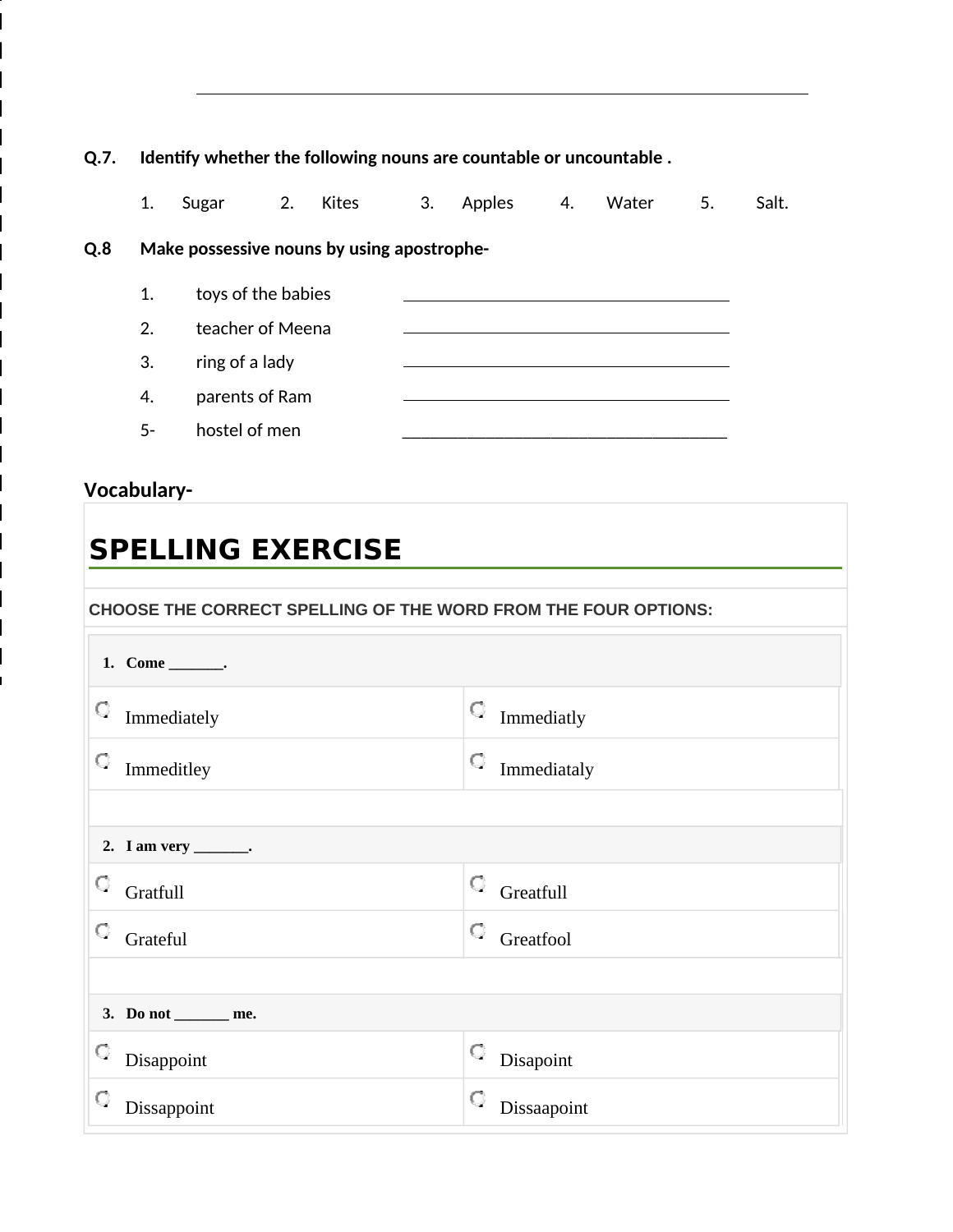|                                            | 4. He is very _______.          |   |                                           |
|--------------------------------------------|---------------------------------|---|-------------------------------------------|
| $\hfill\ensuremath{\mathbb{C}}$ Weard      |                                 |   | $\hfill\ensuremath{\mathbb{C}}$ Weird     |
| $\hfill\ensuremath{\mathbb{C}}$ We<br>eurd |                                 |   | $\hbox{\ensuremath{\mathcal{Q}}}\,$ Veird |
|                                            |                                 |   |                                           |
|                                            | 5. This is $\_\_\_\_\_\_\$ .    |   |                                           |
| $\mathbb{C}\quad$ Inturesteng              |                                 | 9 | Intrasting                                |
| 9                                          | Intresting                      | 9 | Interesting                               |
|                                            |                                 |   |                                           |
|                                            | 6. Let us meet on ______        |   |                                           |
| $\heartsuit$ Wednasday                     |                                 |   | $\heartsuit$ Whensday                     |
|                                            | $\heartsuit$ Whednesday         |   | $\heartsuit$ Wednesday                    |
|                                            |                                 |   |                                           |
|                                            | 7. The _______ is awesome.      |   |                                           |
| $\hfill\ensuremath{\mathbb{C}}$ Weather    |                                 |   | $\hfill\ensuremath{\mathbb{C}}$ Whether   |
| $\hfill\ensuremath{\mathbb{C}}$ We<br>ther |                                 |   | $\hfill\ensuremath{\mathbb{C}}$ Weathur   |
|                                            |                                 |   |                                           |
|                                            | 8. Distribute this _______.     |   |                                           |
| Q                                          | Questionair                     | Q | Questionnaire                             |
| Q                                          | Questionaire                    | O | Questionnair                              |
|                                            |                                 |   |                                           |
|                                            | 9. This is so $\_\_\_\_\_\_\_\$ |   |                                           |
| Q                                          | Embarrassing                    | Q | Embarrasing                               |
| Q                                          | Embbarrassing                   | Q | Embarassing                               |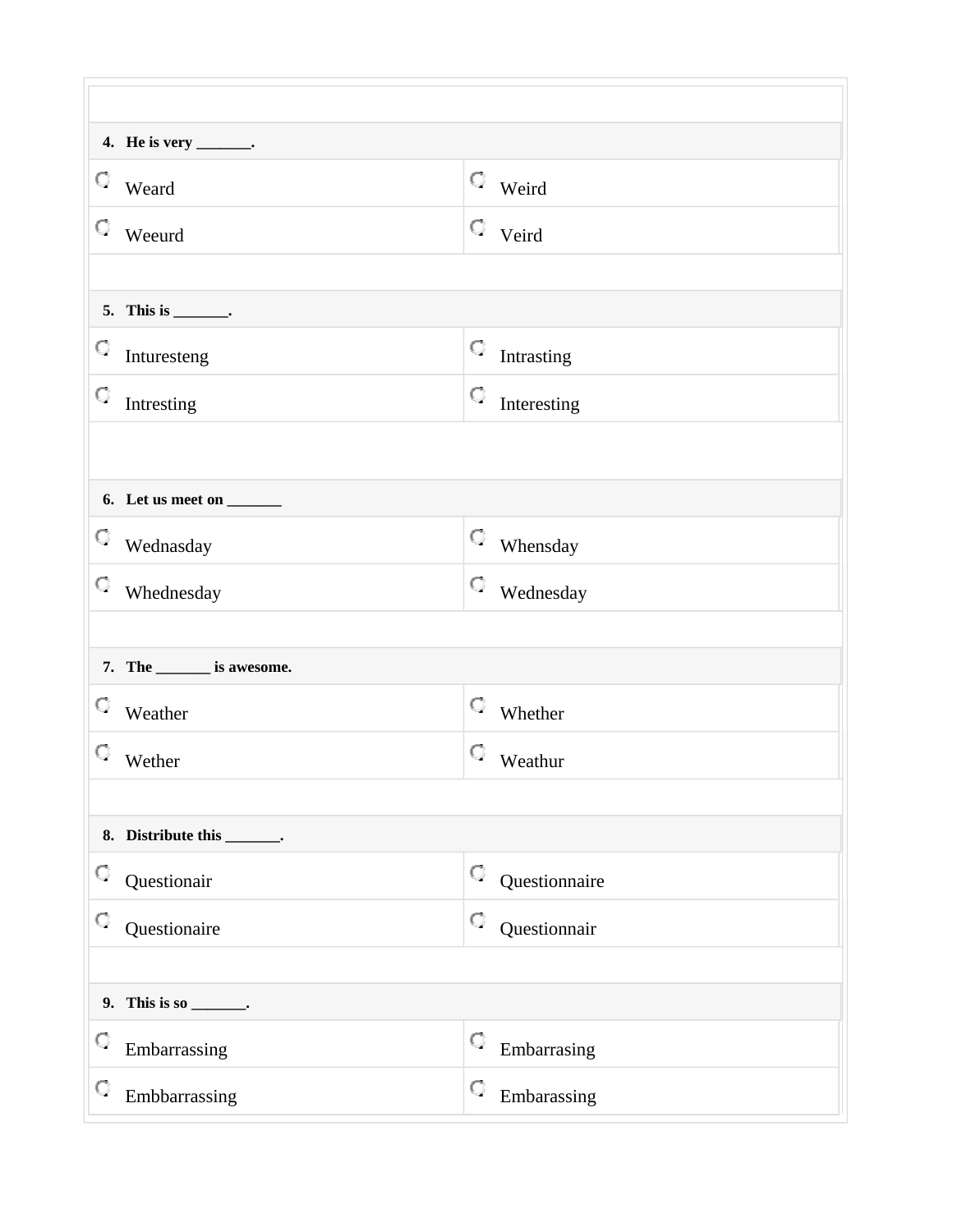| 10. It has a five year _______ |           |  |  |  |  |  |
|--------------------------------|-----------|--|--|--|--|--|
| Garranty                       | Guarantea |  |  |  |  |  |
| Guarantee                      | Guarantte |  |  |  |  |  |
|                                |           |  |  |  |  |  |

### **LITERATURE**

Read Unit 3 of your Textbook and do the back exercise in the book.

### **NOVEL**

### **Q.11** Choose the correct option:

| 1.                                               | When was Robinson Crusoe born?                                           |                                                         |              |                |  |  |
|--------------------------------------------------|--------------------------------------------------------------------------|---------------------------------------------------------|--------------|----------------|--|--|
|                                                  | a) 1632                                                                  | b) 1689                                                 | c) 1590      | d) 2018        |  |  |
| 2.                                               | Where was Robinson's ship sailing to?                                    |                                                         |              |                |  |  |
|                                                  | a) America                                                               | b) Africa                                               | c) Australia | d) England     |  |  |
| How did Robinson use the cave in the hill?<br>3. |                                                                          |                                                         |              |                |  |  |
|                                                  | a) as his room<br>c) as his store room                                   | b) as his kitchen<br>d) as his bed room                 |              |                |  |  |
| 4.                                               | What out of the following things was not made by Robinson on the island? |                                                         |              |                |  |  |
|                                                  | a) lamp                                                                  | b) chair                                                | c) table     | d) bed         |  |  |
| 5.                                               |                                                                          | What did he fill the cup of clay with to light his hut? |              |                |  |  |
|                                                  | a) fat of meat                                                           | b) kerosene oil                                         | c) wax       | d) mustard oil |  |  |

Note: Revise the syllabus covered in the Month of April and May.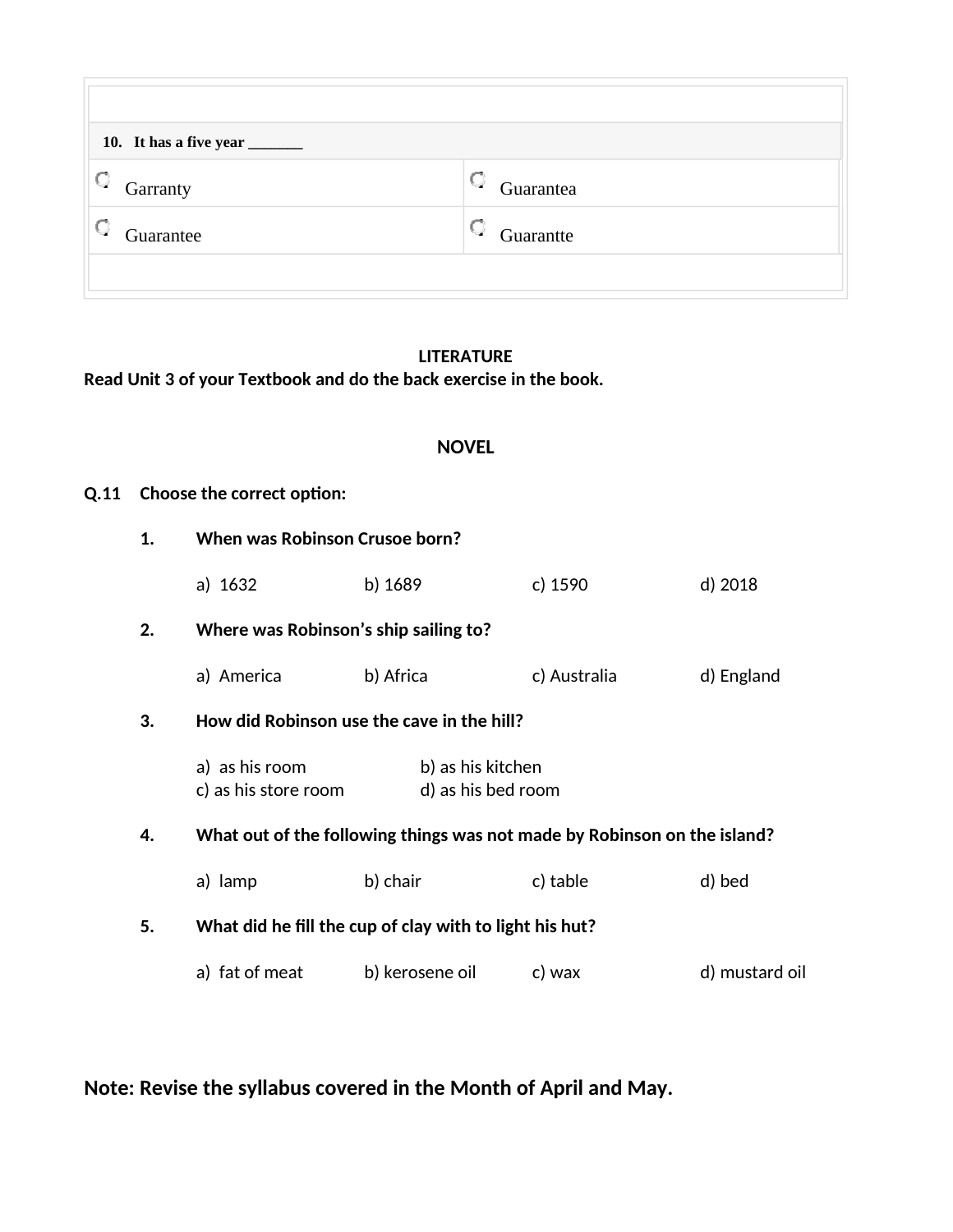

# **Vacation Enrichment Programme-Summer 2019 Mathematics Grade IV**

Student's Name-

Q1 International airports in different cities are some of the busiest places in India. Here is table showing the approximate number of passengers at the airports in diferent cites.

| City    | Name of the airport         | Number of passengers |
|---------|-----------------------------|----------------------|
| Delhi   | Indira Gandhi international | 46,567               |
|         | airport                     |                      |
| Kolkata | Netaji subhash Chandra bose | 85,097               |
|         | international airport       |                      |
| Mumbai  | Chhatrapatishivaji          | 20,765               |
|         | international airport       |                      |
| Chennai | Anna international airport  | 15,005               |
|         |                             |                      |

- a. Write the number of passengers in words.
- b. Arrange the names of the cities in ascending order based on the number of passengers.
- c. Which two airports are catering more than 25000 passengers.

Q2 Once, little johnny dreamt of a magic carpet .On the carpet he could cover the whole universe. In his dream he few 25,750 Km towards south, then 37,650 Km towards north and fnally 71,280 km towards east.

- a. Arrange the distances which he flew in descending order.
- b. Find the place value of  $7$  in each number
- c. Round off all the three distance covered by him to the nearest 100.

#### Q3 Fill in the blanks

- a. 17835+2615 = ----------------- + 17835
- b.  $63959 + 1 =$  -------------------
- c. 6823 1 = --------------------
- d. 5965 -----------= 5964

*Q4 Write< ,> , = in the blank space.*

- a. 6831 + 1 ------- 6830
- b.  $4455 1$  -------  $4458$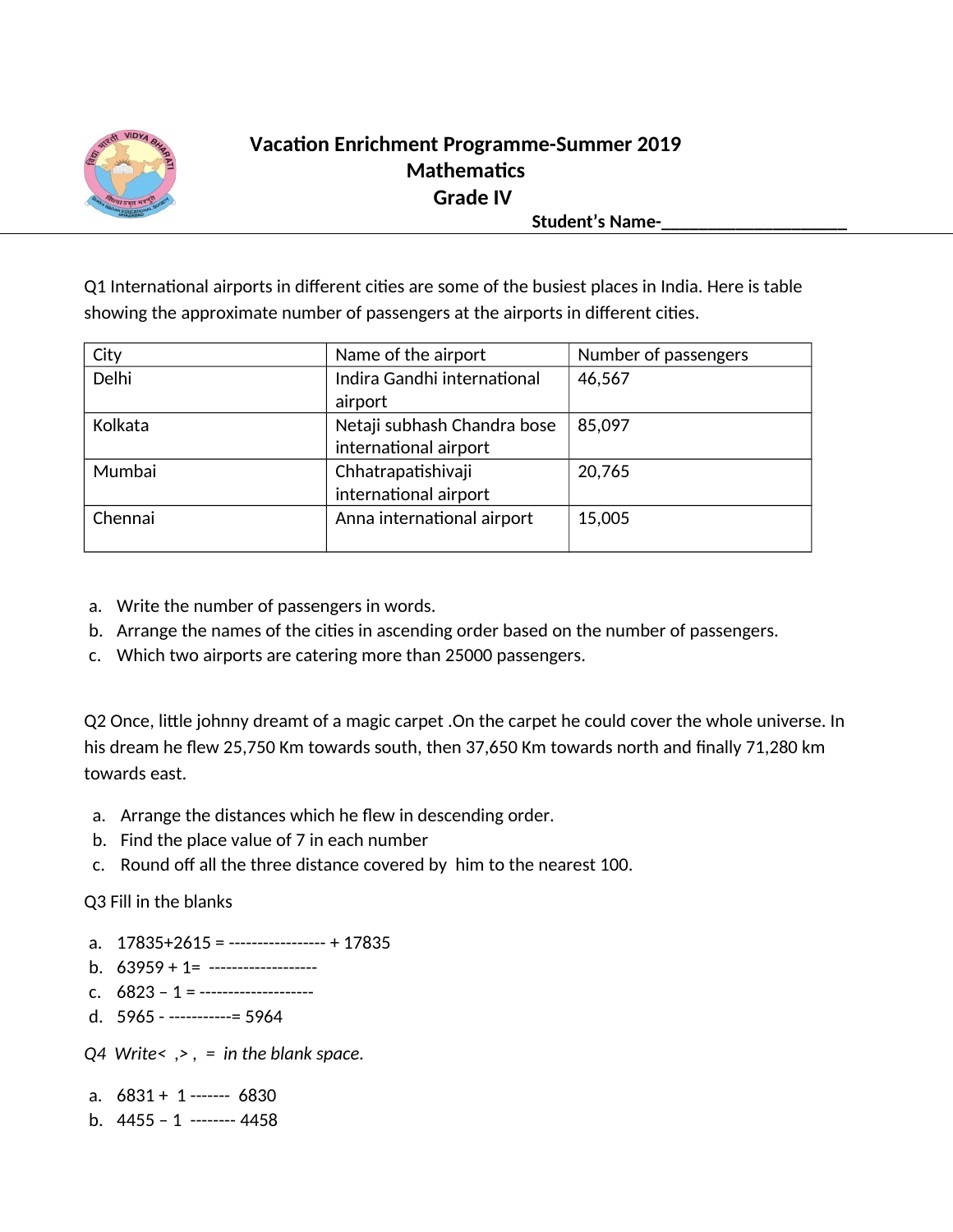c. 7929 +1 ---------- 7930

Q5 Find the actual sum and estimate the sum by rounding off the numbers to nearest 100.

a. 3571 + 4385 b . 5813 +1768 c. 5095 + 7670

Q6 Match the following

| (a) XXVII   | 403 |
|-------------|-----|
| (b) LXXXVII | 96  |
| (c) XCVI    | 27  |
| $(d)$ CDIII | 87  |
|             |     |

Q7 For each of the following addition facts, write two subtraction facts.

- (a) 5324+3100=8424
- (b) 21685+61125=82810
- (c) 31151+52916=84067
- (d) 298605+501131=799736

Q8 Magic square—By using every number between1 and 16 complete the square so that every line up and down, left to right and diagonal adds up to 34.

|        |    | 13         |    |
|--------|----|------------|----|
| $15\,$ |    |            |    |
|        |    | $\sqrt{3}$ |    |
|        | 11 |            | 16 |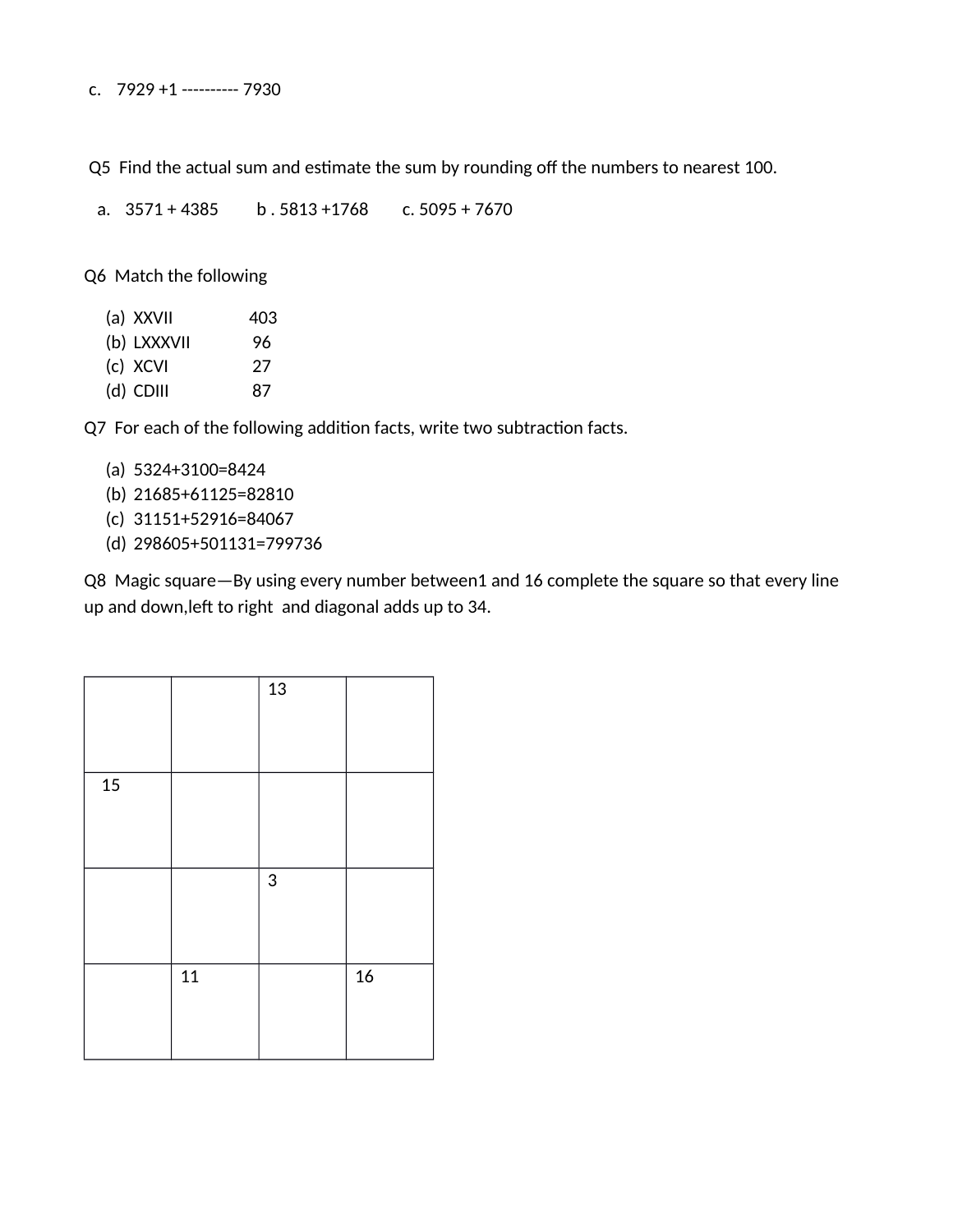Q9 Mr Khanna purchased a refrigerator for Rs 54680 and a microwave for Rs 14400 from a shop. How much money he has to pay for both the articles?

Q1 0 There are 45739 men, 39687 women and 14360 children in a town. What is the population of that town?

Q11Shyam earns Rs 8305 per month. His monthly expenditure is Rs 6728 and the rest he saves. How much he save every month?

Q12 There are 3250 students in a school. If 1867 of them are boys, how many are girls?

Q13 On Kunal's admission in a school,his father paid Rs 2758 as fees, spentRs 1367 on his books and Rs 975 on his school uniform. How much money did he spend in all?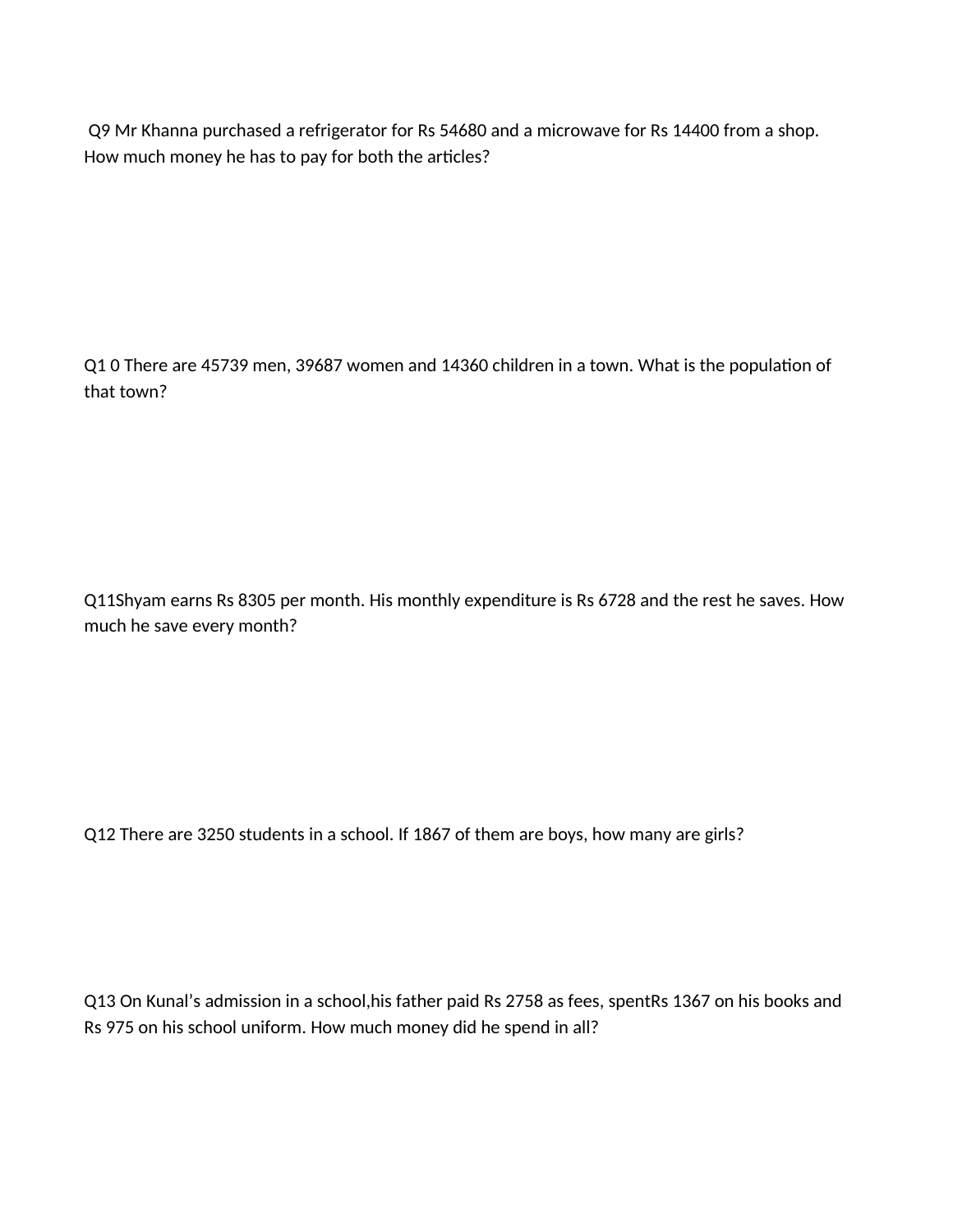Q14 In a school library there are 19681 books on English,20563 books on Science,10687 books on Hindi.How many books are there in all in library?

Q15 A carpenter purchased 50148 nails. He used 47256 of them. How many nails were left with him?

Q16 Mr Raman had Rs 92130 in his bank account. He withdrew Rs 74359. How much money has he in the bank account?

Q17 In an orchard there are 18634 coconut trees,10775 mango trees,97811 tamarind trees and 1695 orange trees.How many trees are there in the orchard?

- Learn tables till 15.
- Do mental Maths till page 29
- Practice the Units of practice test syllabus.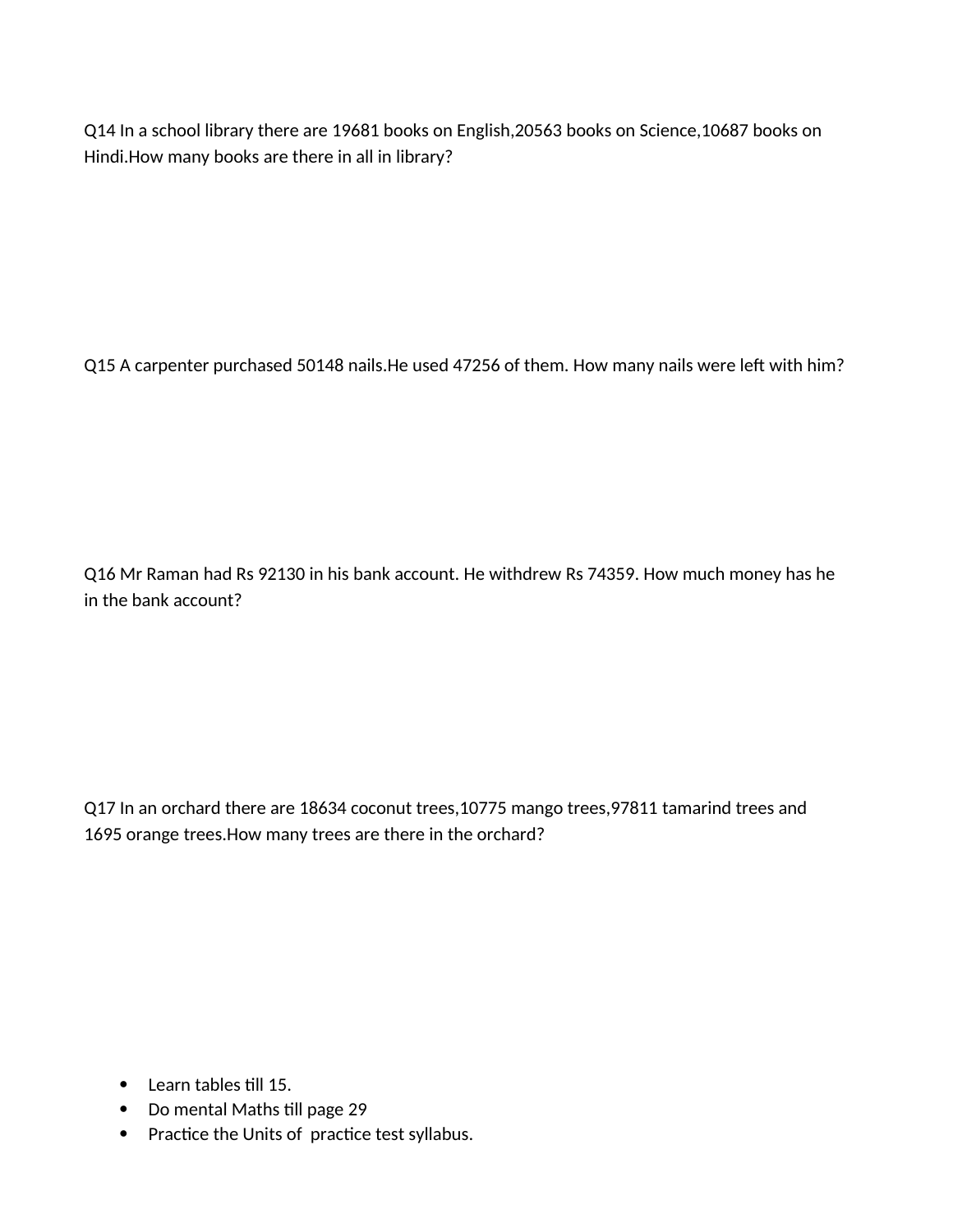

## **Vacation Enrichment Programme-Summer 2019 EVS Grade IV** Student's Name-

#### **SECTION: A**

#### **Q.1** Give answer in one word.

- a) Animals that carry humans are called.
- b) Draught animals are also known as
- c) Animals used in Indian wedding.
- d) Animal found in the mountains of South America.

#### **Q.2** Give answer in brief.

a) What will happen if a map does not have a legend or a key?

b) Why features of map are called the language of map?

c) Have you ever travelled on a horse cart? How is it different from travelling by bus?

d) Imagine yourself to be Aakash the washerman, who has a donkey to help you carry clothes for washing to the riverside. Write five sentences on how you will treat the donkey.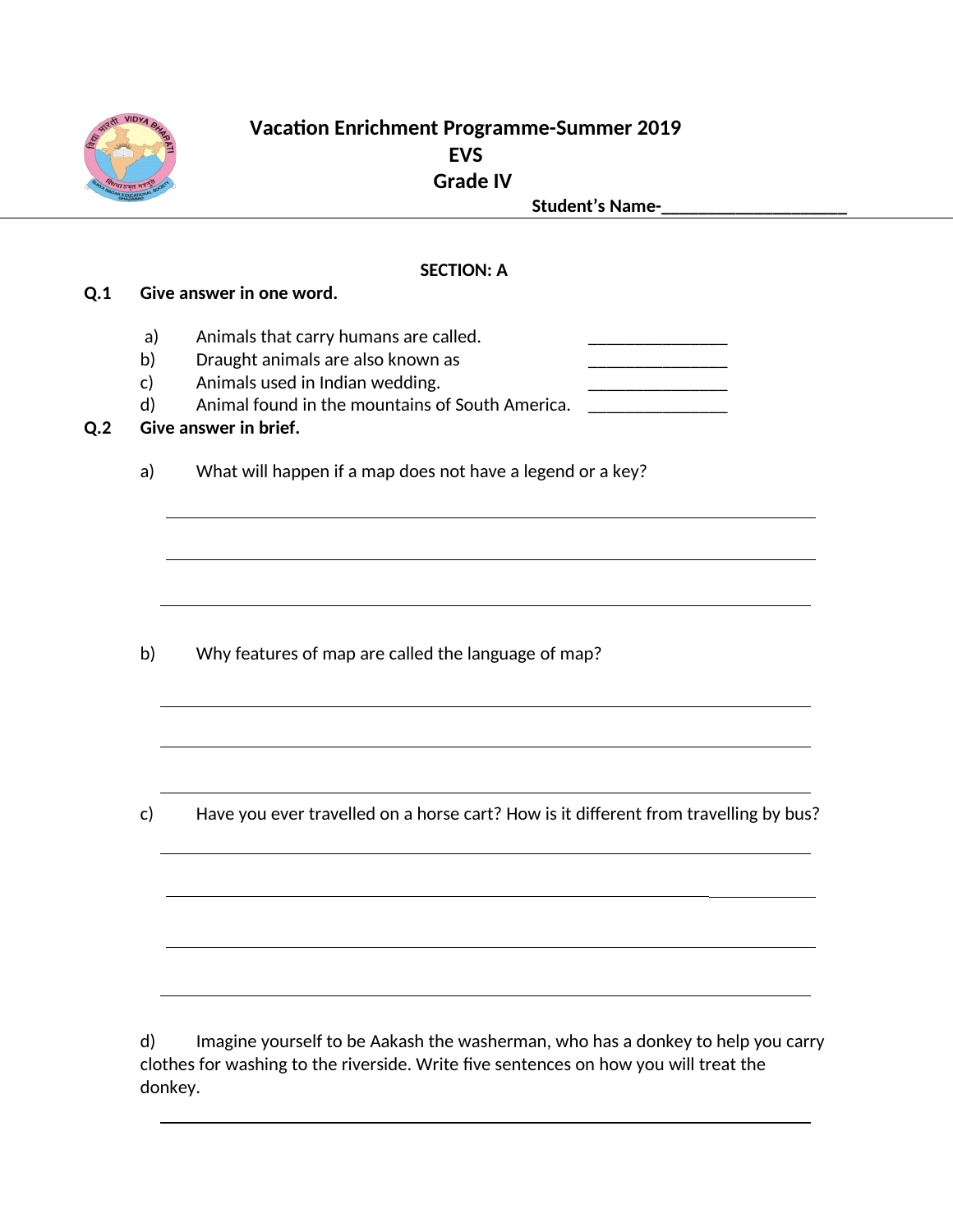### **Q3.** Draw a map of your classroom on a separate A4 size sheet with the help of the clues given **below:**

#### **Symbols**

Teacher's table, Door, Window, Display board, Desk i) Place teacher's table to the south

ii )Make a door in the west

- iii) Make window facing east
- iv) Make a display board in the north.

### **Q4. Locate and label the following on the given political map of India**

- 
- 1. Any five states of India 2.Any three neighbouring Countries of India
- 
- 3. Water body in south 4. Water body in west

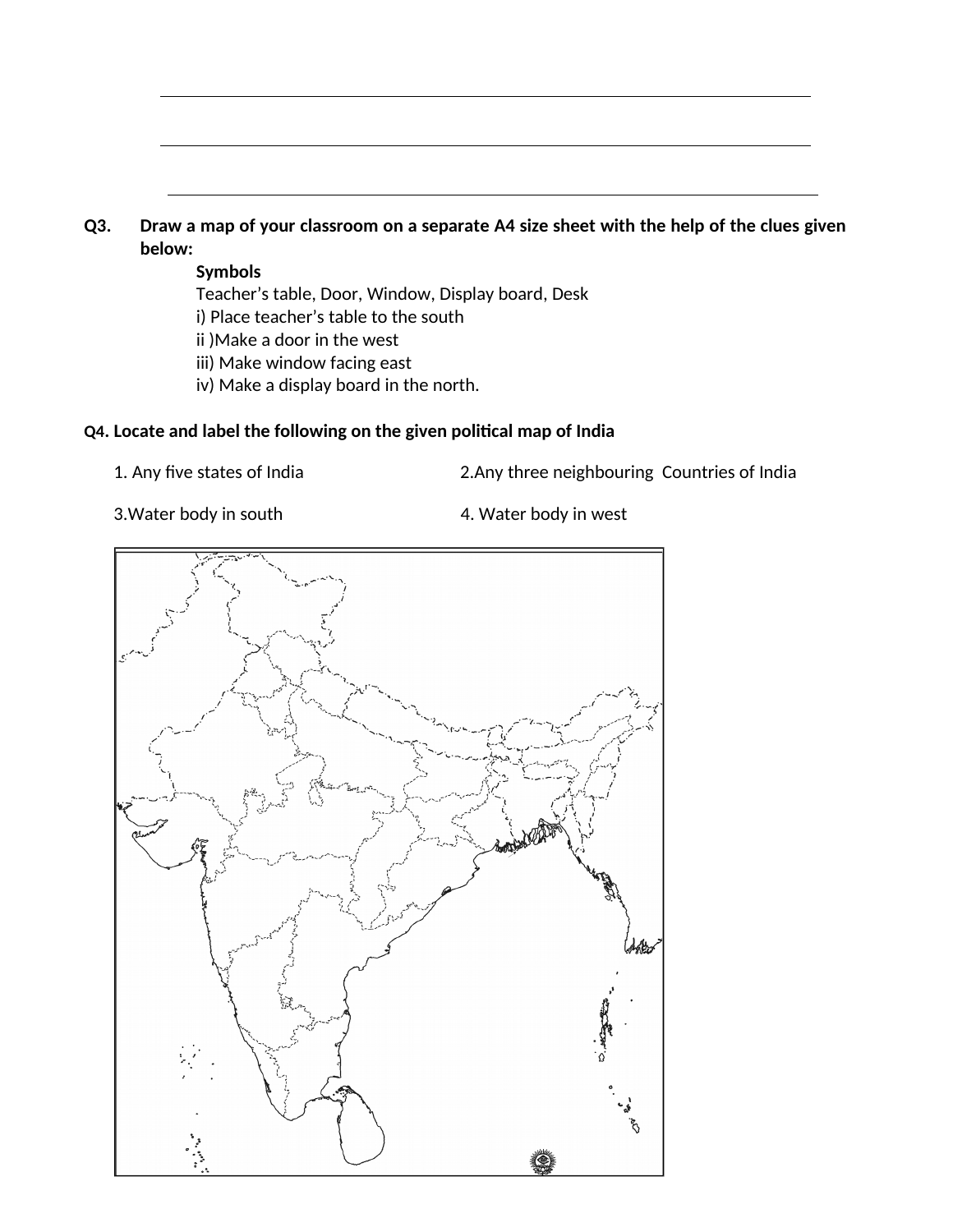#### **SECTION B**

#### **ACTIVITY-MY HERBARIUM**

Make your own herbarium file. Paste the leaves of different plants or trees. Write their uses in our daily life.

- Use A4 size sheet to make the file.
- File should have 7-10 pages.
- Name of tree or plant from which leaf is taken should be clearly mentioned with it.

#### **1. Answer the following questions:**

- a. Give the scientific term for the following:
	- I. Transfer of pollen grains from one anther to stigma of a flower \_\_\_\_\_\_\_\_\_\_\_\_\_
	- II. Roots which help plants to produce more of themselves \_\_\_\_\_\_\_\_\_\_\_\_\_\_\_.
	- III. When animals or birds carry seeds of plants from one place to other

\_\_\_\_\_\_\_\_\_\_\_\_\_\_\_\_\_\_\_\_\_\_\_\_\_\_\_\_\_\_\_\_\_\_\_\_\_\_\_\_\_\_\_\_\_\_\_\_\_\_\_\_\_\_\_\_\_\_\_\_\_\_\_\_\_\_\_\_\_\_\_\_\_\_\_\_\_\_\_\_\_\_\_\_\_\_\_\_\_

\_\_\_\_\_\_\_\_\_\_\_\_\_\_\_\_\_\_\_\_\_\_\_\_\_\_\_\_\_\_\_\_\_\_\_\_\_\_\_\_\_\_\_\_\_\_\_\_\_\_\_\_\_\_\_\_\_\_\_\_\_\_\_\_\_\_\_\_\_\_\_\_\_\_\_\_\_\_\_\_\_\_\_\_\_\_\_\_\_\_\_\_\_

\_\_\_\_\_\_\_\_\_\_\_\_\_\_\_\_\_\_\_\_\_\_\_\_\_\_\_\_\_\_\_\_\_\_\_\_\_\_\_\_\_\_\_\_\_\_\_\_\_\_\_\_\_\_\_\_\_\_\_\_\_\_\_\_\_\_\_\_\_\_\_\_\_\_\_\_\_\_\_\_\_\_\_\_\_\_\_\_\_\_\_\_\_

\_\_\_\_\_\_\_\_\_\_\_\_\_\_\_\_\_\_\_\_\_\_\_\_\_\_\_\_\_\_\_\_\_\_\_\_\_\_\_\_\_\_\_\_\_\_\_\_\_\_\_\_\_\_\_\_\_\_\_\_\_\_\_\_\_\_\_\_\_\_\_\_\_\_\_\_\_\_\_\_\_\_\_\_\_\_\_\_\_\_\_\_

\_\_\_\_\_\_\_\_\_\_\_\_\_\_\_\_\_\_\_\_\_\_\_\_\_\_\_\_\_\_\_\_\_\_\_\_\_\_\_\_\_\_\_\_\_\_\_\_\_\_\_\_\_\_\_\_\_\_\_\_\_\_\_\_\_\_\_\_\_\_\_\_\_\_\_\_\_\_\_\_\_\_\_\_\_\_\_\_\_\_\_

\_\_\_\_\_\_\_\_\_\_\_\_\_\_\_\_\_\_\_\_\_\_\_\_\_\_\_\_\_\_\_\_\_\_\_\_\_\_\_\_\_\_\_\_\_\_\_\_\_\_\_\_\_\_\_\_\_\_\_\_\_\_\_\_\_\_\_\_\_\_\_\_\_\_\_\_\_\_\_\_\_\_\_\_\_\_\_\_\_\_\_

\_\_\_\_\_\_\_\_\_\_\_\_\_\_\_\_\_. IV. Female part of a plant \_\_\_\_\_\_\_\_\_\_\_\_\_\_.

#### **b. Define the following:**

- I. Apiculture
- \_\_\_\_\_\_\_\_\_\_\_\_\_\_\_\_\_\_\_\_\_\_\_\_\_\_\_\_\_\_\_\_\_\_\_\_\_\_\_\_\_\_\_\_\_\_\_\_\_\_\_\_\_\_\_\_\_\_\_\_\_\_\_\_\_\_\_\_\_\_\_\_\_\_\_\_\_\_\_\_\_\_\_\_\_\_\_\_ II. Motif
- III.

#### **c. Give reason for the following:**

I. Animals in very hot areas have less hairs

II. Some plants like sweet potato, carrot have enlarged roots.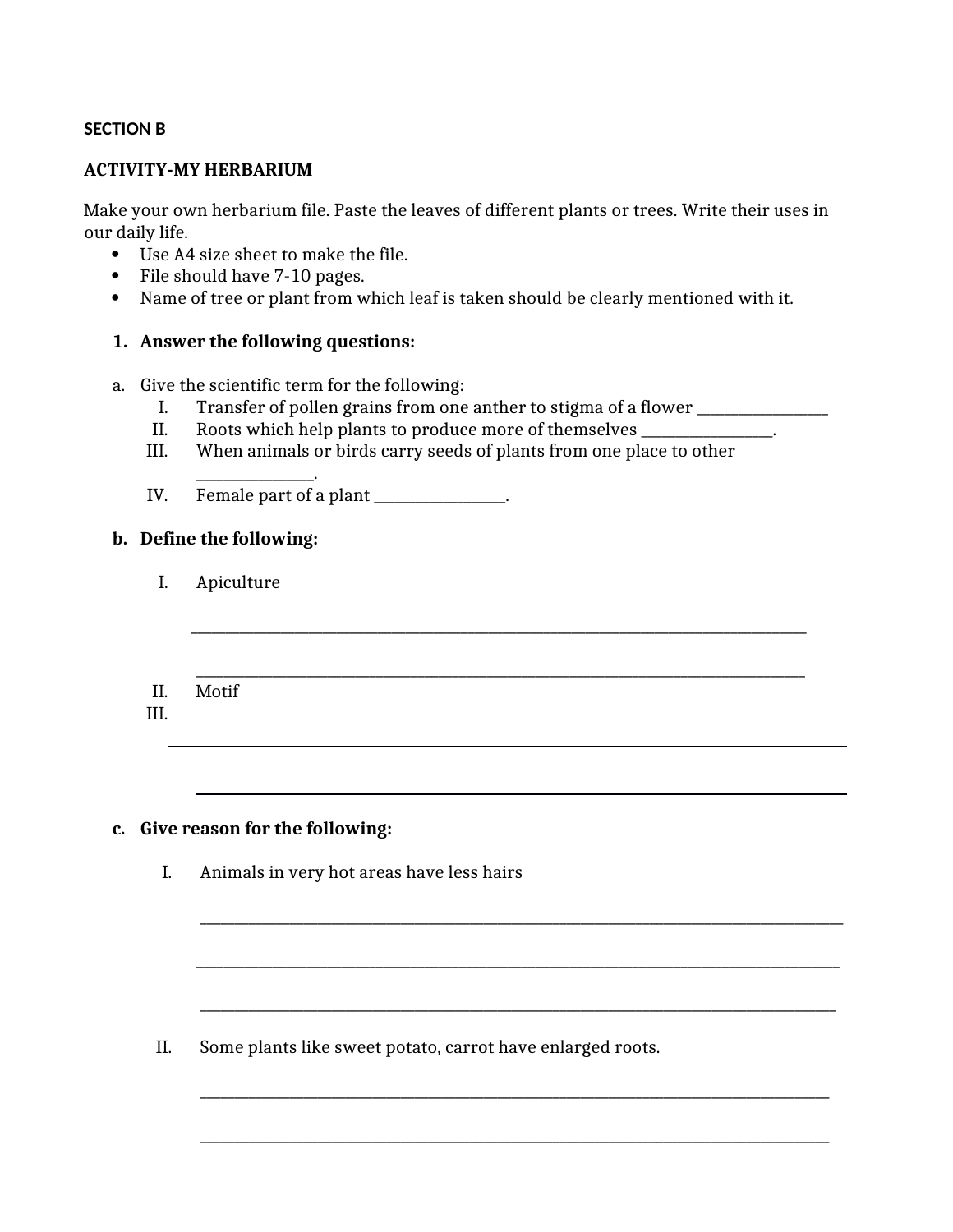d. Why most animals in the desert are sand coloured whereas most animals in the snowy areas are white coloured?

\_\_\_\_\_\_\_\_\_\_\_\_\_\_\_\_\_\_\_\_\_\_\_\_\_\_\_\_\_\_\_\_\_\_\_\_\_\_\_\_\_\_\_\_\_\_\_\_\_\_\_\_\_\_\_\_\_\_\_\_\_\_\_\_\_\_\_\_\_\_\_\_\_\_\_\_\_\_\_\_\_\_\_\_\_\_\_\_\_\_\_

e. Snake has no ears still snake charmer makes snake dance. Justify the statement.

f. Forests are lungs of the world. They are useful for us in many ways still we cut them. What can we do to save the trees?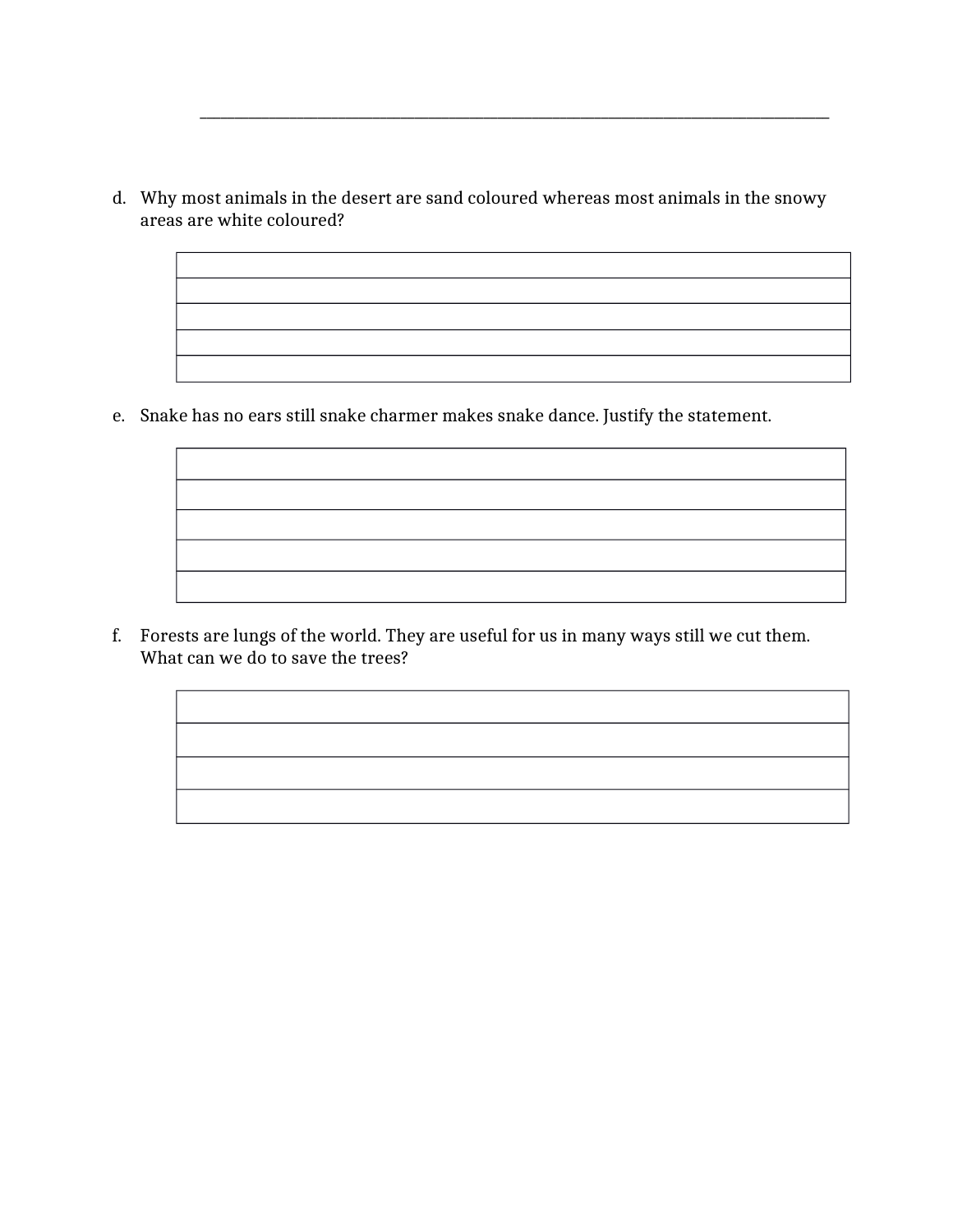

# **Vacation Enrichment Programme-Summer 2019** French **Grade IV**

**Student's Name-**

#### $Q.1.$ Arrange the letters in order:

| a. | erfmoga-       | rfcean-   |
|----|----------------|-----------|
|    | $m$ p f r u a- | s a pi r- |

c.  $mp$ frua-

#### $Q.2.$ Can you guess:-

- I was the emperor of France\_\_\_\_\_\_\_\_\_\_\_\_\_\_\_\_\_\_\_\_\_\_\_\_\_\_\_\_\_\_\_\_\_\_. a.
- b.

#### $Q.3.$ Find and mark the words in the grill:-

|   | D | м  | –       |     | n |
|---|---|----|---------|-----|---|
| D |   | п. |         |     |   |
| M |   |    |         |     |   |
| ח |   |    |         |     |   |
|   |   |    |         |     |   |
|   |   |    |         | ιvι |   |
|   |   | n  | -<br>п. |     |   |

Q.4.

Write a word with the help of alphabet given:

- $1.$  $A -$
- $2.$  $S-$
- 3.  $M -$
- $4.$  $B -$
- 5.  $F -$

#### $Q.5.$ Put the missing accent:

- $1.$ bebe-
- $2.$ hotel-
- $3.$ francais-

#### Q.6. Add the missing alphabet-

b\_\_ n\_\_\_ \_\_\_\_ u\_\_\_\_ M o\_\_ si\_\_\_\_ \_\_\_\_\_ r  $1.$ 

 $4.$ 

5.

6.

Mere-

Tete-

Garcon-

A\_\_\_\_ re\_\_\_ \_\_\_ ir  $2.$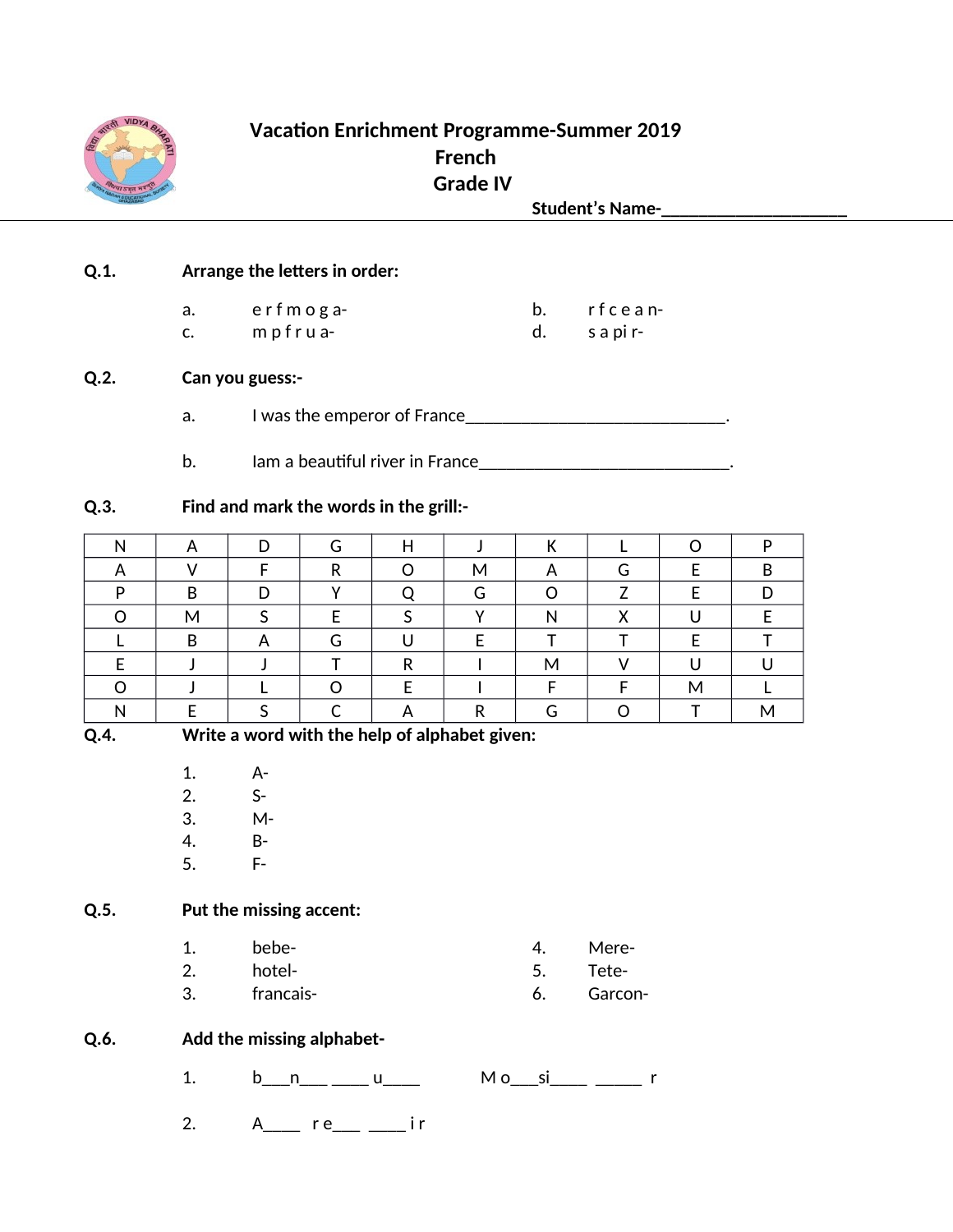### **Q.7. Write the numbers in letters:**

For example:- 5+1=6(cinq plus un égal six)

1.  $2 + 7 =$  (

2. 
$$
16 + 4 =
$$
 ( )

# **Q.8. Write the numbers 1-20 in French.**

| 1.  | 11. |
|-----|-----|
| 2.  | 12. |
| 3.  | 13. |
| 4.  | 14. |
| 5.  | 15. |
| 6.  | 16. |
| 7.  | 17. |
| 8.  | 18. |
| 9.  | 19. |
| 10. | 20. |

### **Q.9. Write the French words for:**

| Anglas(English)         | Français(French) |
|-------------------------|------------------|
| Candy                   |                  |
| Cheese                  |                  |
| <b>Bird</b>             |                  |
| Monkey                  |                  |
| Good morning            |                  |
| Good evening            |                  |
| Good night              |                  |
| Good bye                |                  |
| Not bad                 |                  |
| Hi                      |                  |
| Perfume                 |                  |
| Welcome                 |                  |
| French bread            |                  |
| French flag             |                  |
| Good morning my friends |                  |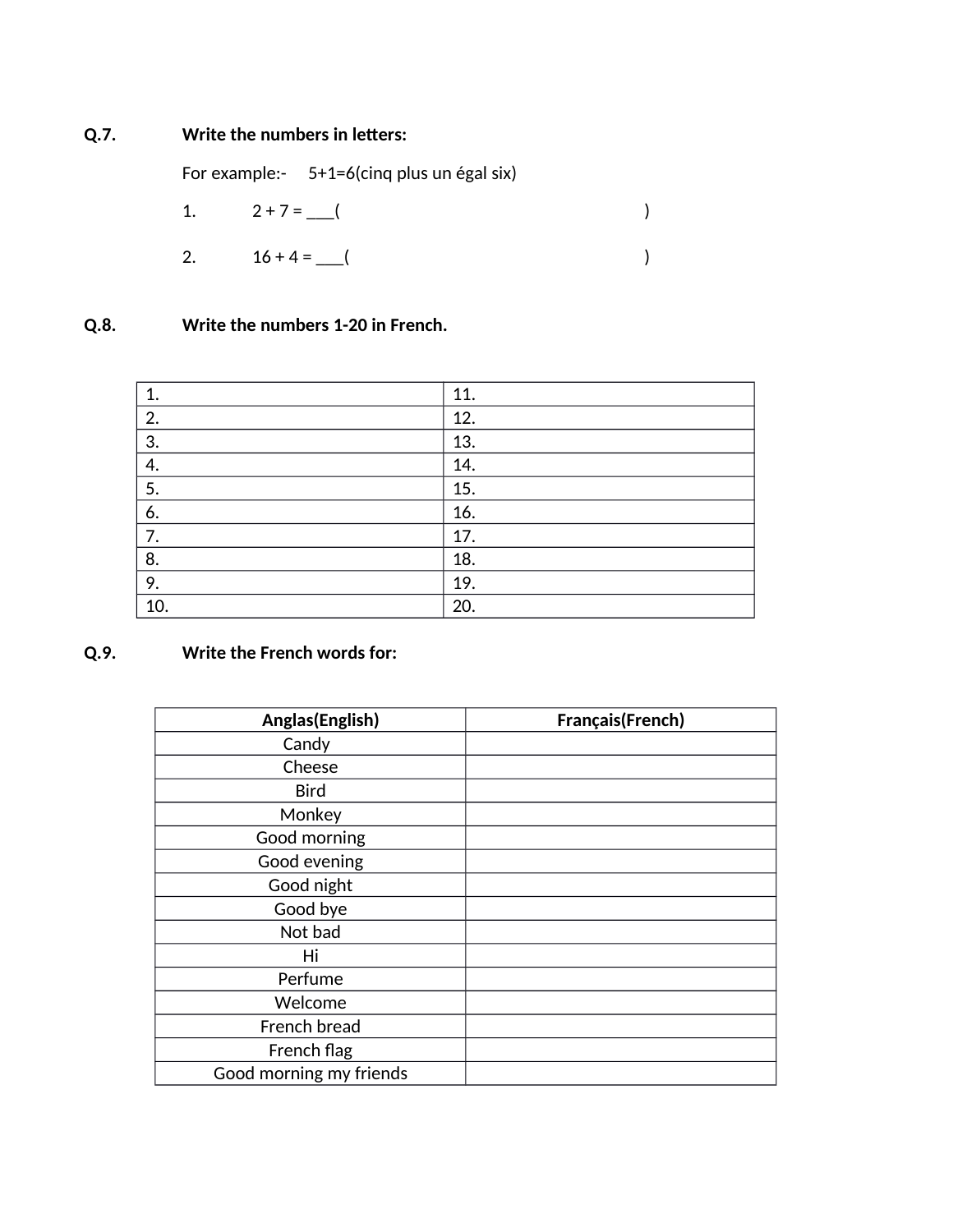#### $Q.10.$ **Matching-**

- $1.$ Festival de Cannes
- $2.$ Escargot
- $3.$ Bienvenue
- $4.$ Cava?
- 5. dix-sept

#### Periodic Test 1 Syllabus -

**English** 

Reading-Comprehension Passage/Poem

#### **Writing-Picture Composition**

#### Grammar-Ch 1 to 6 (Nouns)

Literature-Unit 1 - Wake UP!(Poem), Neha's Alarm Clock

Unit 2 - Noses (Poem), The Little Fir Tree

#### Hindi

- Ch-1 Man ke Bhole Badal
- Ch-2 Jaisa Sawal waisa Jawab
- Ch-3-Kirmich ki Gend

Vyakaran-Bhasha aur Vyakaran, vachan, Sangya, Viram Chinha

#### **Mathematics**

Unit 1 Large Numbers, Unit 2 Addition, Unit 3 Subtraction

#### **EVS**

**CHAPTER 7 (The Animal World)** 

**CHAPTER 8 (Roots, Flowers and Trees)** 

CHAPTER 13(Maps and Location)

**CHAPTER 15 (Animals as Means of Transport)** 

#### **French**

Lesson0-Bienvenue en france, Lesson1-Didou apprenons Le français and Lesson 2-Didou sait compter

Welcome Film festival Snail Seventeen Comme ci commeça